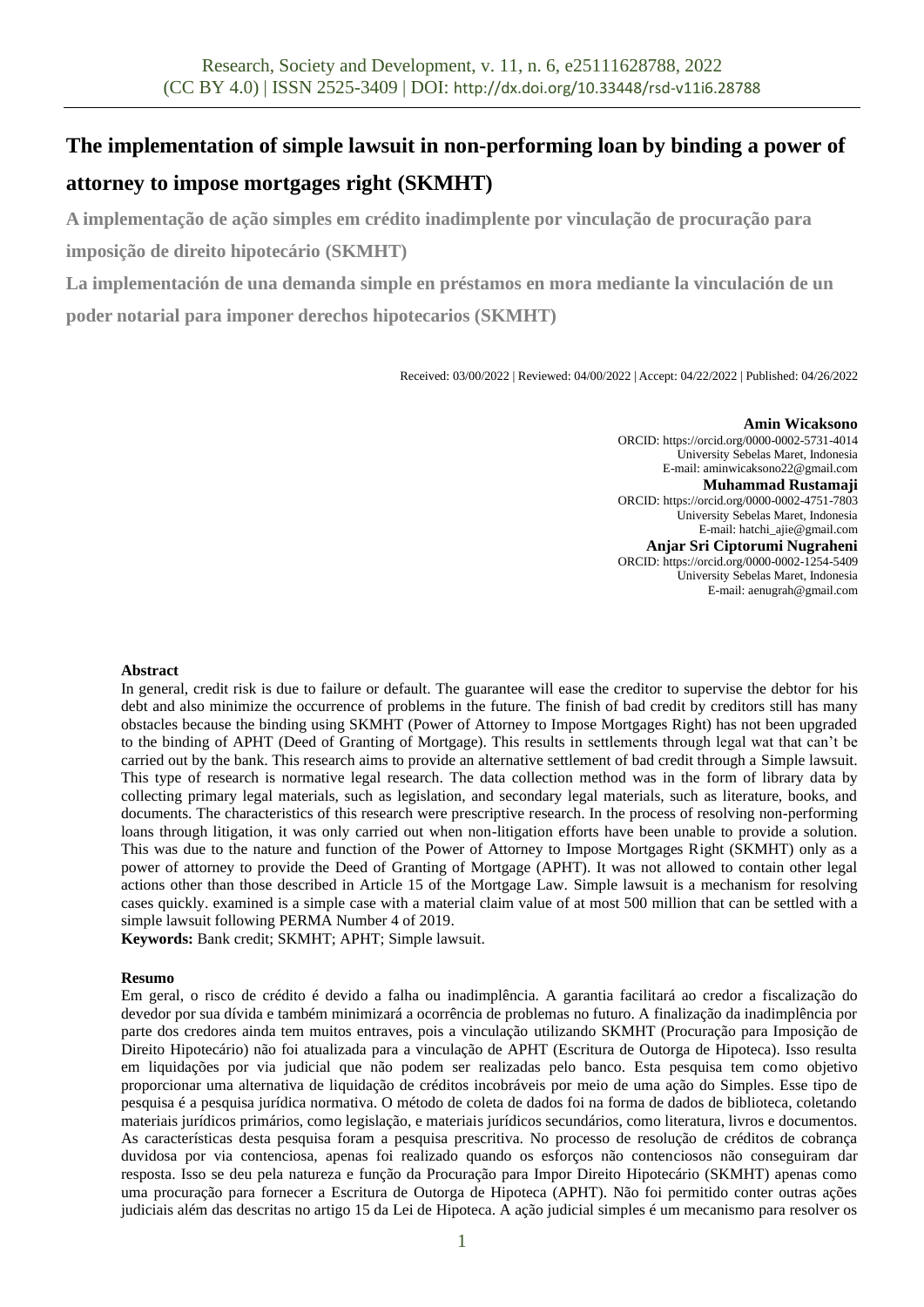casos rapidamente. examinado é um caso simples com um valor de reivindicação material de no máximo 500 milhões que pode ser resolvido com uma ação simples seguindo o PERMA Número 4 de 2019. **Palavras-chave:** Crédito bancário; SKMHT; APHT; Processo simples.

#### **Resumen**

En general, el riesgo de crédito se debe a la quiebra o incumplimiento. La garantía facilitará que el acreedor inspeccione al deudor por su deuda y también minimizará la aparición de problemas en el futuro. La finalización del incumplimiento por parte de los acreedores todavía tiene muchos obstáculos, ya que la vinculación mediante SKMHT (Proxy for Imposition of Mortgage Law) no se actualizó a la vinculación APHT (Deed of Mortgage Grant). Esto da lugar a acuerdos judiciales que el banco no puede llevar a cabo. Esta investigación tiene como objetivo brindar una alternativa para la liquidación de insolvencias a través de una acción Simples. Este tipo de investigación es la investigación jurídica normativa. El método de recopilación de datos fue en forma de datos de biblioteca, recopilando materiales legales primarios como legislación y materiales legales secundarios como literatura, libros y documentos. Las características de esta investigación fueron de investigación prescriptiva. En el proceso de resolución de insolvencias vía litigiosa, sólo se llevó a cabo cuando las gestiones no litigiosas no dieron respuesta. Esto se debió a la naturaleza y función del Poder Notarial para Hacer Cumplir la Ley Hipotecaria (SKMHT) solo como un poder notarial para proporcionar la Escritura de Concesión Hipotecaria (APHT). No podía contener otras acciones legales que las previstas en el artículo 15 de la Ley Hipotecaria. La demanda simple es un mecanismo para resolver casos rápidamente. examinado es un caso simple con un valor de reclamación material de no más de 500 millones que puede resolverse con una acción simple siguiendo PERMA Número 4 de 2019. **Palabras clave:** Crédito bancario; SKMHT; APHT; Proceso sencillo.

## **1. Introduction**

A type of service from the bank is credit used by people who require funding sources. Banking regulations have been regulated in Article 1 point 2 of Law no. 10 of 1998 concerning amendments to Law no. 7 of 1992 concerning Banking. Based on the article, a bank is an institution in the form of a business that receives funds in the form of public deposits and then distributes them to other people in the form of loans. In the economy and trade, credit can increase the usability, circulation, and traffic of money or goods as a means of economic stability, and also increase the spirit of the economy or income. <sup>1</sup> The bank functions as a financial intermediary to support national development, not individual development to make the welfare of the people increases evenly. Thus economic growth increases and maintains national stability. 2

The description of credit, in general, is a money provider whose payment method is in installments, or loans up to a certain amount approved by the bank or other entity. It is based on a contract or loan agreement between the bank and another party. It requires the creditor to pay interest and repay the debt after a certain period.

The distribution of credit to the public through banking is generally carried out through a credit agreement between the creditor and the debtor. Hence, there is a legal relationship between the parties, because a credit loan through a bank is of course a loan agreement between the lender and the creditor, and credit agreements are usually made by the lender or bank. Debtor only follows these rules and understands. Credit agreements have a very important function. Both parties need to pay special attention to this loan agreement. An important role in granting, managing, and implementing it is because there is an agreement between the interested parties, namely the debtor and creditor.<sup>3</sup>

Common risks are due to loan failure or default (credit risk), market trend risk (market risk), bank failure to meet debt (liquidity risk), and weakness of loan laws. Aspects caused by the lack of supporting law (legal risk). Because it is important to

<sup>1</sup> Rosita. A. (2021). Credit Agreement with Power of Attorney Imposing Mortgage on the Binding Agreement for Sale and Purchase of Land Rights (Study on Pt. Bank Mandiri (Persero) Tbk. Universitas Islam Sultan Agung, Kendari Hlm. 1

<sup>2</sup> Harahap. MY. (1997) *Some Overview of Legal Issues Book Two.* Citra Aditya Bakti. Bandung*.* Hlm 210

<sup>3</sup> Sjahdeini. SR. (1999) *Provisions on Mortgage Fundamental Principles and Problems Faced by Banking (A Study on the Mortgage Law).*  Bandung. Hlm. 26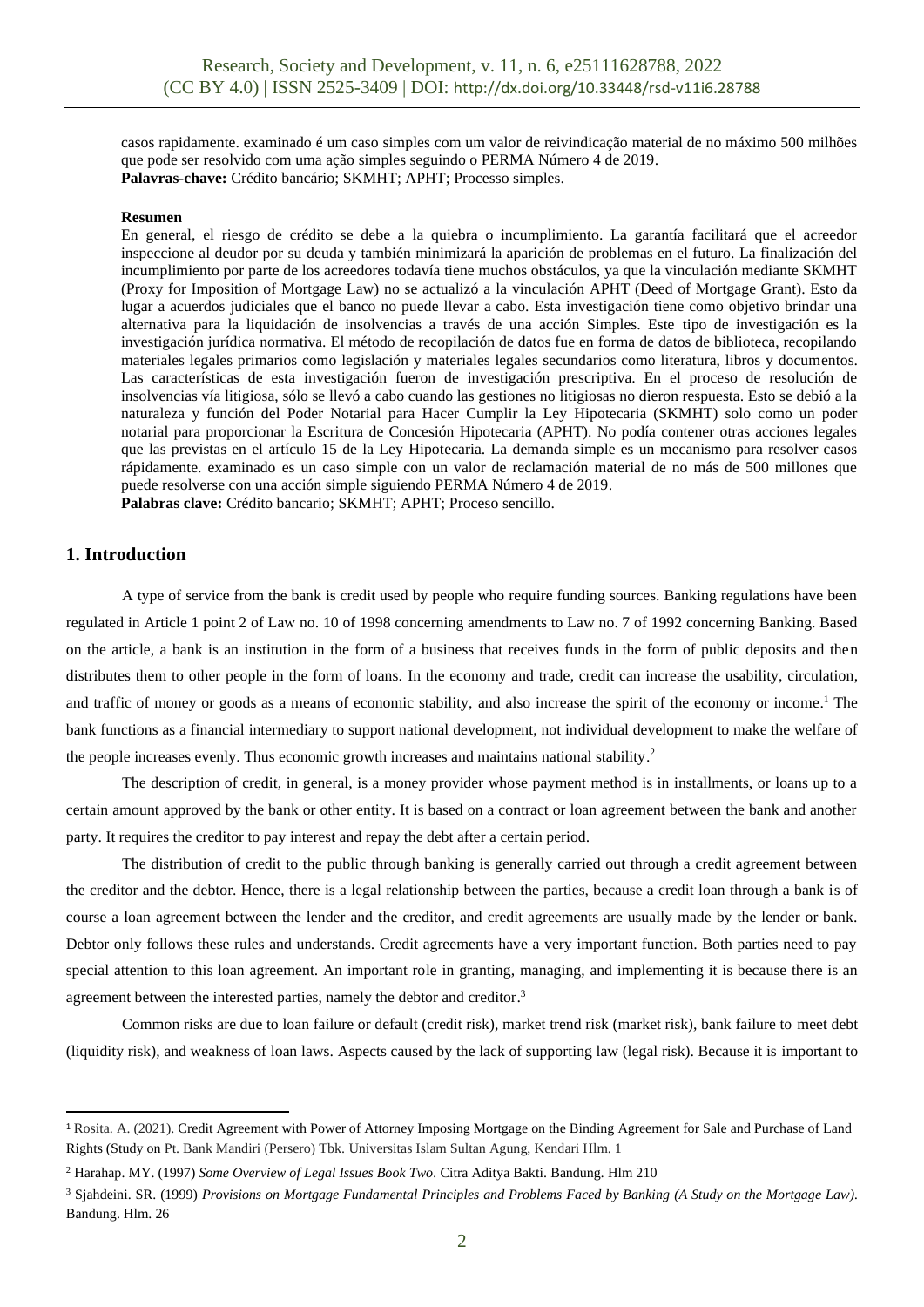ensure the distribution of these funds, there must be legal protection and adequate legal certainty guarantees to lenders and recipients as well as other interested parties.

The guarantee will ease creditors to supervise debtors because debtors feel that there are goods that are guaranteed for their debts and also minimize the occurrence of problems in the future, although it can't be denied that the main problem that often occurs is the dispute that the debtor is in default.

The type of risk that banks may face is the legal risk of disbursing the credit. Lending is a banking business with many risks that are difficult to predict in advance. The risks that arise in banking, particularly credit risk, are the result of a temporary separation between the perception of service and the considerations that will be achieved in the future. The longer the loan term, the higher the risk, because human skills can predict what the bank is likely to do after repaying the loan. Uncertainty in the future and unpredictable risk. Some of the legal risks that may be faced in lending by banks are classified as follows: 4

- a. Predictable and even controlled risks can be prepared from the very beginning while lending;
- b. Unpredictable risk is not considered a legal risk. It needs to be anticipated so that it can result in substantial losses in the future, both materially related or to the bank's reputation.

In granting credit, a common legal risk is the existence of credit problems. Almost all banks have experienced credit problems. Non-performing loans carry risks with all the conditions. This risk can be in the form of bad credit carried out by the debtor. Or Credit is not returned on time. Banks cannot avoid this because lending is one of the forms of banking business. A loan is classified as non-performing if the credit quality is assessed as collectibility, substandard, doubtful, and loss.

In general, lending will be based on a credit agreement to be the basis of the agreement between the creditor and the debtor. The credit agreement is the main agreement that is real. Underhand deed and notarial deed are 2 forms of credit agreement in banking. In banking credit activities, generally, there are conditions in the form of debt guarantees from debtors to creditors. The function of the guarantee is to be the basis for repayment of credit if the debtor is deemed to have defaulted. Credit collateral used in banking practices is usually specific collateral, namely collateral in the form of land.<sup>5</sup>

Two hundred and fifty million is the limit for loans secured by land rights. It needs to be notarized as a step or bank strategy to secure collateral.<sup>6</sup> In credit transactions, credit as working capital or consumptive, the debtor has the opportunity to default on their credit due to various reasons; the debtor's business goes bankrupt, or the character of the debtor is not good so that it can't fulfill its obligations to the bank.<sup>7</sup> Therefore, it is deemed necessary to regulate the relationship between the parties with a special regulation regarding guarantees contained in Law Number 4 of 1996 concerning Mortgage Rights. The provisions regarding mortgage rights on land that are guaranteed have exceptions for certain loans in the amount of not more than 250 million. In granting mortgage rights with a maximum credit of 250 million, it is only enough to issue a Power of Attorney to Impose Mortgages (SKMHT) which has a validity period following the principal credit agreement.

The disputes between creditors and debtors will generally be resolved amicably. If in the settlement the debtor is still unable to settle obligations, the creditor will take legal steps with a guarantee auction process. The settlement of bad credit by creditors still has many obstacles and there are also many obstacles because the binding still uses SKMHT. It has not been

<sup>4</sup> Rachmawaty. N. (2014). *The Role of the Bank's Internal Audit in Controlling Legal Risk in the Credit Provisioning Process by the Bank,*Universitas Gadjah Mada. Yogyakarta. Hlm. 83

<sup>5</sup> Poesoko. H. (2008), Parate Executie Mortgage right, Laksbang Pressindo, Yogjakarta, Hlm.4

<sup>6</sup> Munir. F. (1996) *Contemporary Credit Law,* Citra Aditya Bakti. Bandung. hlm. 66

<sup>7</sup> BARa. (2012). Bankir Association for Risk Management, *Banker Association for Risk Management (BaRa).* hlm. II-2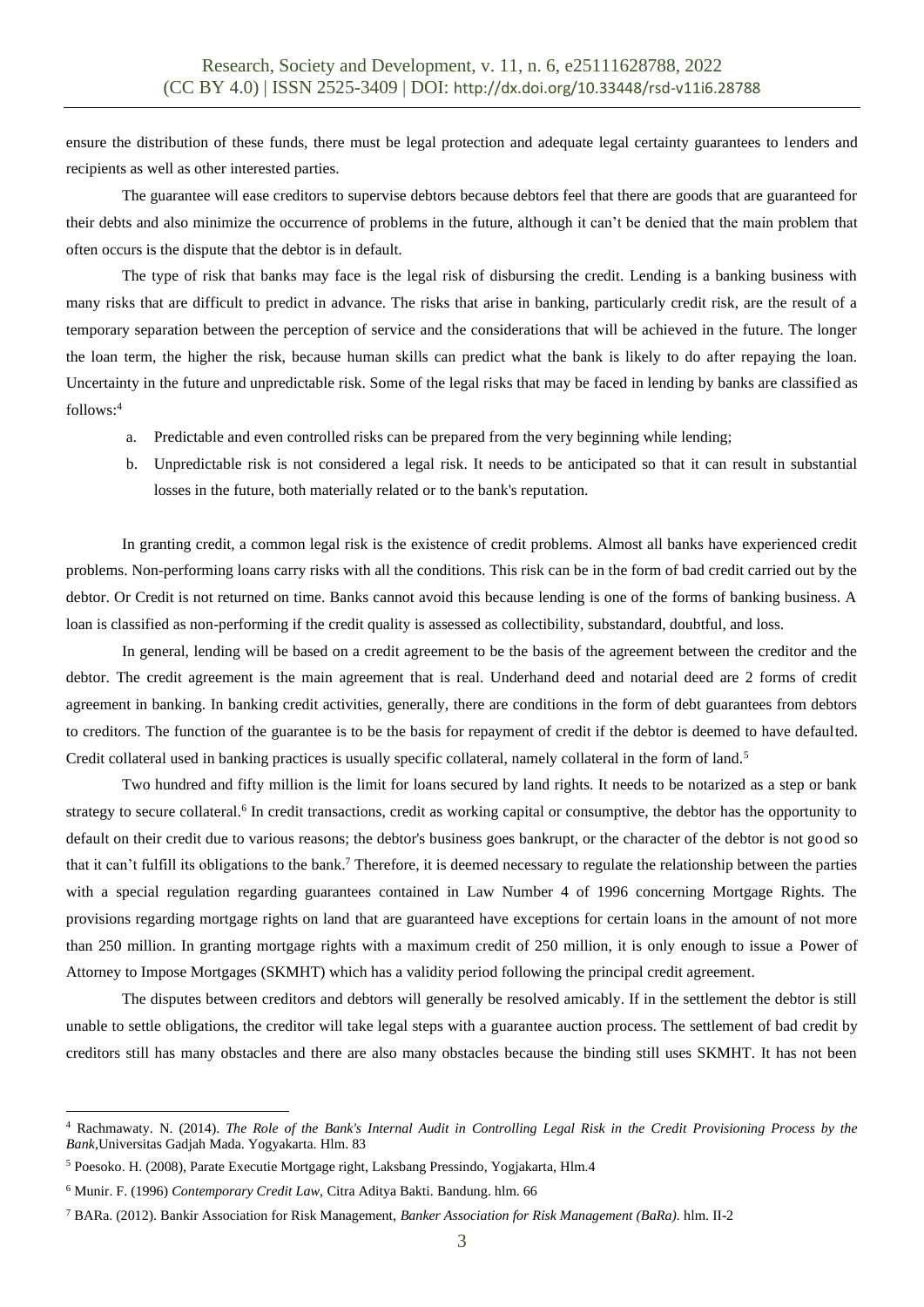upgraded to APHT binding. This resulted in the settlement of credit through a legal way that can't be conducted by the bank. Alternative settlement of bad credit through a Simple lawsuit can be the solution.

# **2. Research Method**

This type of research was normative legal research. Based on Peter Mahmud Marzuki, normative legal research is a research activity in finding the rule of law, legal principles, and legal doctrines in order to answer the legal issues in question.<sup>8</sup>

This research used a statute approach, which was research that prioritized legal materials in the form of the PERMA No. 4 of 2019 legislation as basic reference material in conducting research.

The characteristics of this research were prescriptive research that studied the purpose of the law, the validity of the rule of law, values of justice, legal concepts, and legal norms.

## **3. Discussion**

## **3.1 The Procedure for Providing Credit and Settlement of Non-Performing Loans**

The origin of the term credit is etymologically Latin creed. It means a belief. The debtor receives a bank loan, which means that the person receives the trust of the bank.

The provisions of the 1998 Banking Law article 1 number 11 concerning the formal meaning of banking credit in Indonesia states: "Credit is the provision of money or claims that can be equated with it, based on an agreement or loan agreement between a bank and another party which requires the borrower to pay off certain debts after a certain period with interest".<sup>9</sup> In terms of credit agreements, bank employees are required to comply with the special provisions contained in Law Number 7 of 1992 articles 6 and 7, and supplemented by Law Number 10 of 1998 Articles 6 and 7. Especially in credit matters, such as SE orders from the Board of Directors of BI, regarding lending policies, banks may not specifically:

- 1) Credit without a written agreement, meaning that all forms of credit must be accompanied by a Letter of Credit Agreement.
- 2) Credit to companies that are initially considered unhealthy and cause losses.
- 3) Facilitate credit beyond the maximum lending limit (BMPK).
- 4) facilitating share capital credit is not allowed
- 5) It is not allowed to give credit to individuals or business entities who are not domiciled in Indonesia.
- 6) Banks must not violate the loan-to-deposit ratio (LDR) when extending credit.
- 7) Banks are prohibited from providing loans to debtors of more than IDR 50 million without attaching a TIN.
- 8) Banks are not allowed to provide direct or indirect credit to developers/owners for real estate acquisition and/or management.<sup>10</sup>

The credit agreements are closely related to collateral. As it is required by the bank, the bank can ensure that credit extended to customers can be used as needed and can be returned safely. Therefore, guaranteeing credit in the form of a certain guarantee agreement can reduce the risk that can occur if the debtor defaults or is unable to repay the loan or credit.<sup>11</sup>

<sup>8</sup> Marzuki. PM. (2010). *Penelitian Hukum*, Kencana Prenada. Jakarta. Hlm. 35

<sup>9</sup> Elucidation of Article 1 paragraph (11) of the 1998 Law on Banking

<sup>10</sup> *Widjanarto, (*2007*). Hukum dan Ketentuan Perbankan Di Indonesia,* PT. Pustaka Utama Grafiti*,* Jakarta, Hlm. 81

<sup>11</sup> Sutedi*.* A. (2012). *Hukum Hak Tanggungan,* Sinar Grafika, Jakarta. Hlm. 24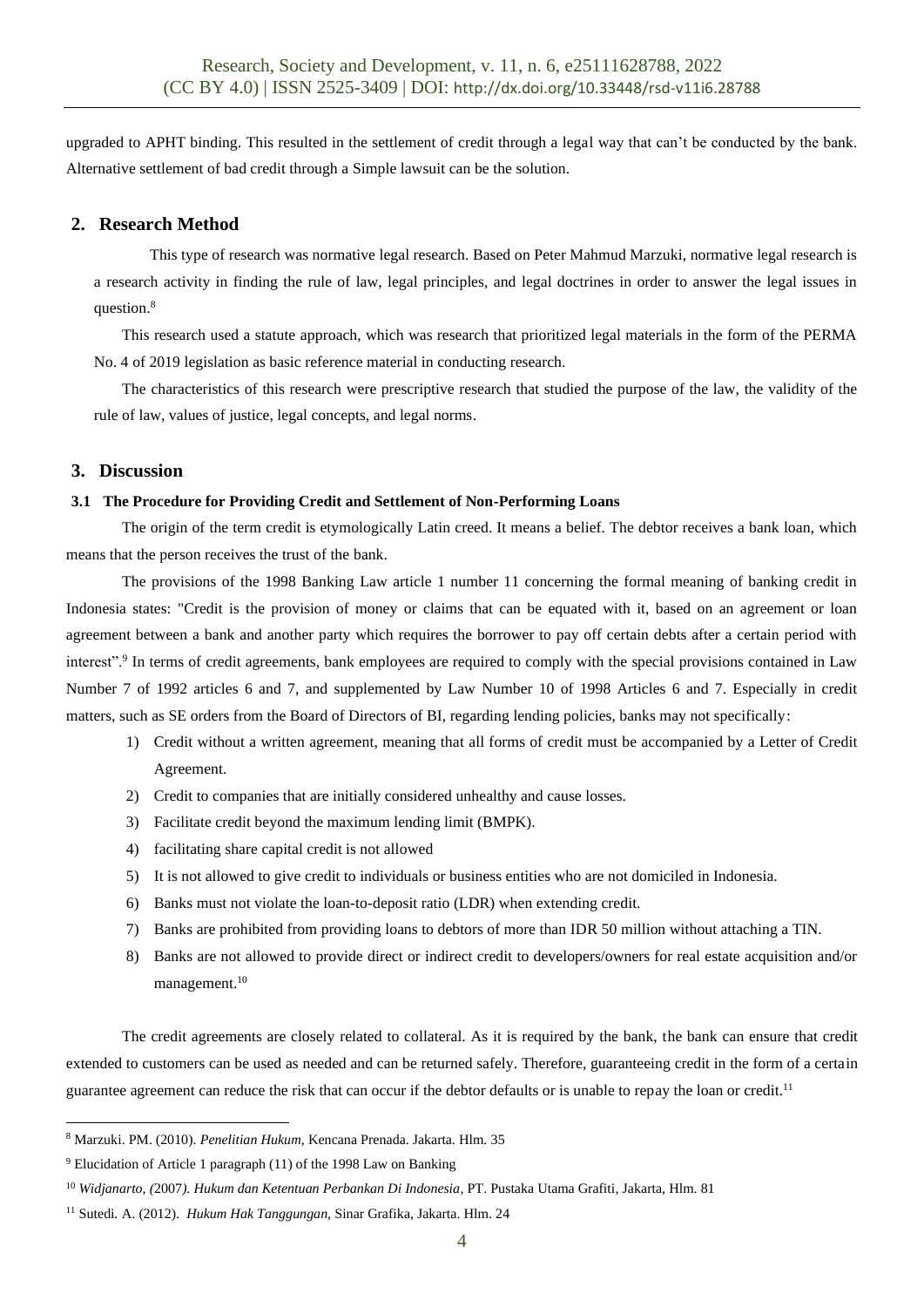Anticipation of non-performing loans can be performed from the start. This can be conducted through analysis of the initial application, the feasibility of the debtor or customer, binding guarantees, until supervision while the financing is paid off.

In the process of resolving non-performing loans, the first step taken by the bank is the non-litigation or kinship. Through non-litigation, it is considered more profitable than litigation. It does not require expensive costs and is more convenient because only creditors and debtors are involved. Thus, confidentiality is confidentiality. Through this non-litigation case settlement, it is expected to obtain a win-win solution. Creditors and debtors are required to play an active and cooperative role in saving this method. Thus, there are opportunities for solving credit problems. If the non-litigation process for resolving non-performing loans fails, creditors can take litigation efforts to create a legal settlement of bad loans. One of them is the Simple lawsuit method.

In the process of resolving non-performing loans through litigation, it is only carried out when non-litigation efforts are no longer able to provide a solution for both parties. This path is an alternative to repaying credit with the execution of guarantees. The execution process of the collateral that has been bound by the Power of Attorney to impose Mortgage Rights (SKMHT) still requires further legal action. This is due to the nature and function of the Power of Attorney for Imposing Mortgage (SKMHT) only as a power of attorney to provide the Deed of Granting Mortgage (APHT) and is not allowed to contain other legal actions other than as described in the Mortgage Law in Article 15 paragraph (1) as follows:

- 1. Does not contain a power of attorney for legal actions other than imposing mortgage rights.
- 2. Does not contain substitution power
- 3. Clearly state the object of mortgage rights, the nominal debt and the identity of the creditor, and the name and identity of the debtor if the debtor is not the giver of mortgage rights.

It is explained in the article that it can't contain the power to sell. The dependent object is rented out, or prolonged. Thus, the Power of Attorney to impose Mortgage Rights (SKMHT) is made specifically only as a power to charge Mortgage Rights.

The absence of an executive function creates further efforts that can increase the position of the Power of Attorney to impose Mortgage Rights (SKMHT) into a Deed of Granting of Mortgage (APHT) which must be registered with the land agency office.<sup>12</sup> The main purpose of increasing the Power of Attorney to impose Mortgage (SKMHT) into the Deed of Mortgage Encumbrance (APHT) in this case is to create mortgage rights that have an executive function as regulated in the Mortgage Law.

### **3.2 Coping with Non-Performing Loans Through Simple lawsuit**

Default or broken promises can be made by the court through the District Court through a Simple lawsuit. This is conducted by the creditor as a solution to saving credit.

A civil dispute occurs when the rights of one party have been eliminated. Thus, the party who feels aggrieved claims their rights through the intermediary of the judiciary or better known as the litigation route.<sup>13</sup> When there is a dispute between the parties, namely the debtor is in default, one of the ways to resolve it is through a Simple lawsuit. One of the goals of the

<sup>&</sup>lt;sup>12</sup> Undang-undang Hak Tanggungan Atas Tanah Beserta Benda-benda Yang Berkaitan Dengan Tanah, UU No. 4 Tahun 1996, Penjelasan Umum Pasal 13

<sup>13</sup> Karim. Abdillah. K. Abdillah. AR. (2022. Simple Lawsuit In Process. Julia. 10 (II) hlm 119-130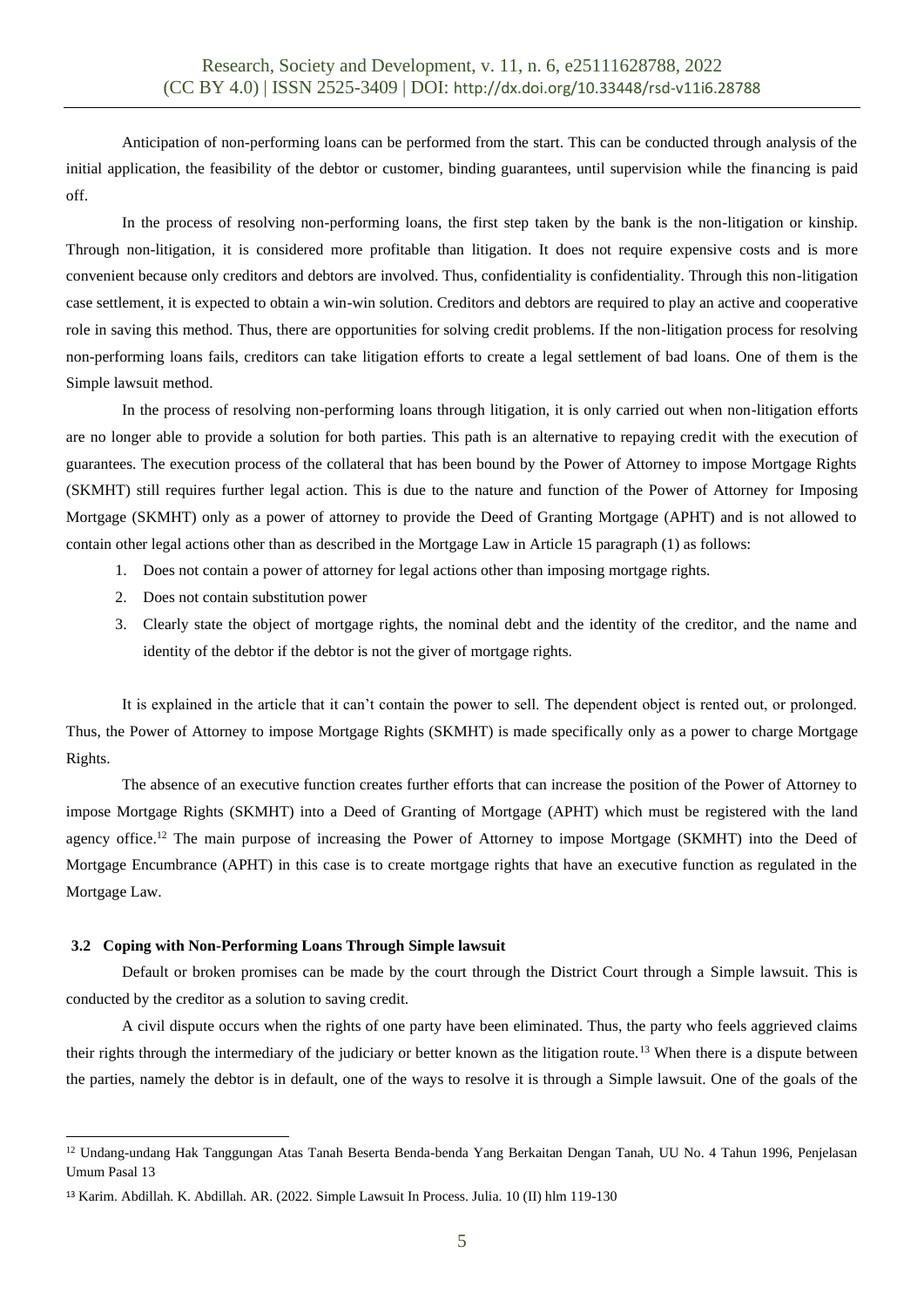law is the creation of a sense of justice. For the community to obtain a sense of justice, it is necessary to make efforts toward justice or commonly referred to as access to justice.

Erman Rajagukguk stated that the regulations of developing countries regarding investment, trade, and economic services approach developed countries due to legal globalization (convergence of law).<sup>14</sup> Therefore, the influence of the legal system is currently quite strong not only in commercial law but also in common law - procedural law*.*

Simple lawsuit is a mechanism for resolving cases quickly. It is examined a simple case with a material claim value of at most 500 million which can be resolved by a simple lawsuit following PERMA No. 4 of 2019. Settlement of cases through a Simple lawsuit includes a breach of contract with a material claim value of at most 500 million.

The Civil Procedure Code briefly concludes a collection of legal regulations that regulate the procedures for implementing civil law or the application of civil law regulations in practice. <sup>15</sup> Simple lawsuit is one way to achieve justice in resolving cases quickly and at a fairly low cost. In Simple lawsuit, there are also inefficiencies in the settlement of civil cases, for example in cases with a small number of nominal lawsuits. In the case with a small nominal, the costs and time incurred are not proportional to the nominal in question. Administration, procedural procedures, domicile, and the presence of the parties involved are the reasons for the length of the judicial process. This ultimately makes dispute resolution not based on justice simple, fast and low cost, efficient and effective.<sup>16</sup>

In order to realize access to justice with a fast, simple, and affordable mechanism in Simple lawsuit, the Supreme Court issued PERMA No. 4 of 2019 concerning Procedures for Settlement of Simple lawsuit, which became the basis for a light civil lawsuit quickly. With the presence of a Simple lawsuit settlement, the government can make cases taking place in a Simple lawsuit as a way to identify problems and social phenomena in the community and then formulate further arrangements. If it is felt necessary to make arrangements.<sup>17</sup> The guarantee of a smooth hearing with a fair settlement, and a short, impartial, low-cost process is the benchmark for a good procedural law. This implies the principle of an easy, fast, affordable hearing.

The general court includes the authority and scope of a Simple lawsuit. Civil lawsuits classified a Simple lawsuit under Article 3 and Article 4 of PERMA No. 4 of 2019 are:

- 1. Cases of lawsuits against the law or default with a maximum nominal of 500 million;
- 2. Besides cases with the competence category of Special Courts;
- 3. Besides land rights disputes;
- 4. The Complainant and the Defendant are only one unless they have the same legal interest;
- 5. The domicile of the Defendant is known;
- 6. The Complainant and the Defendant must be domiciled in the same Court Area.

The decision of a Simple lawsuit is given by a judge who has been appointed by the chairman of the court. The judge is a single judge (not a panel of judges), the following are the stages of settling a simple lawsuit:

- a. Registration;
- b. Administration of Simple lawsuit;
- c. Appointment of Judges and appointment of substitute clerks;
- d. Initial inspection;

<sup>14</sup> Erman Rajagukguk," The Role of Law in Development in the Era of Globalization" Journal of Business Law"*,* 6 (II) hlm. 114

<sup>15</sup> Kuswandi. & Nasichin. M. (2019). Settlement of simple lawsuits in civil cases in court. V 8(II) hlm. 236-261

<sup>17</sup> Riyanto.B & Sekartaji. H. S. (2019). *Masalah-Masalah Hukum, Jilid 48 No.1. Januari Hlm 98-110*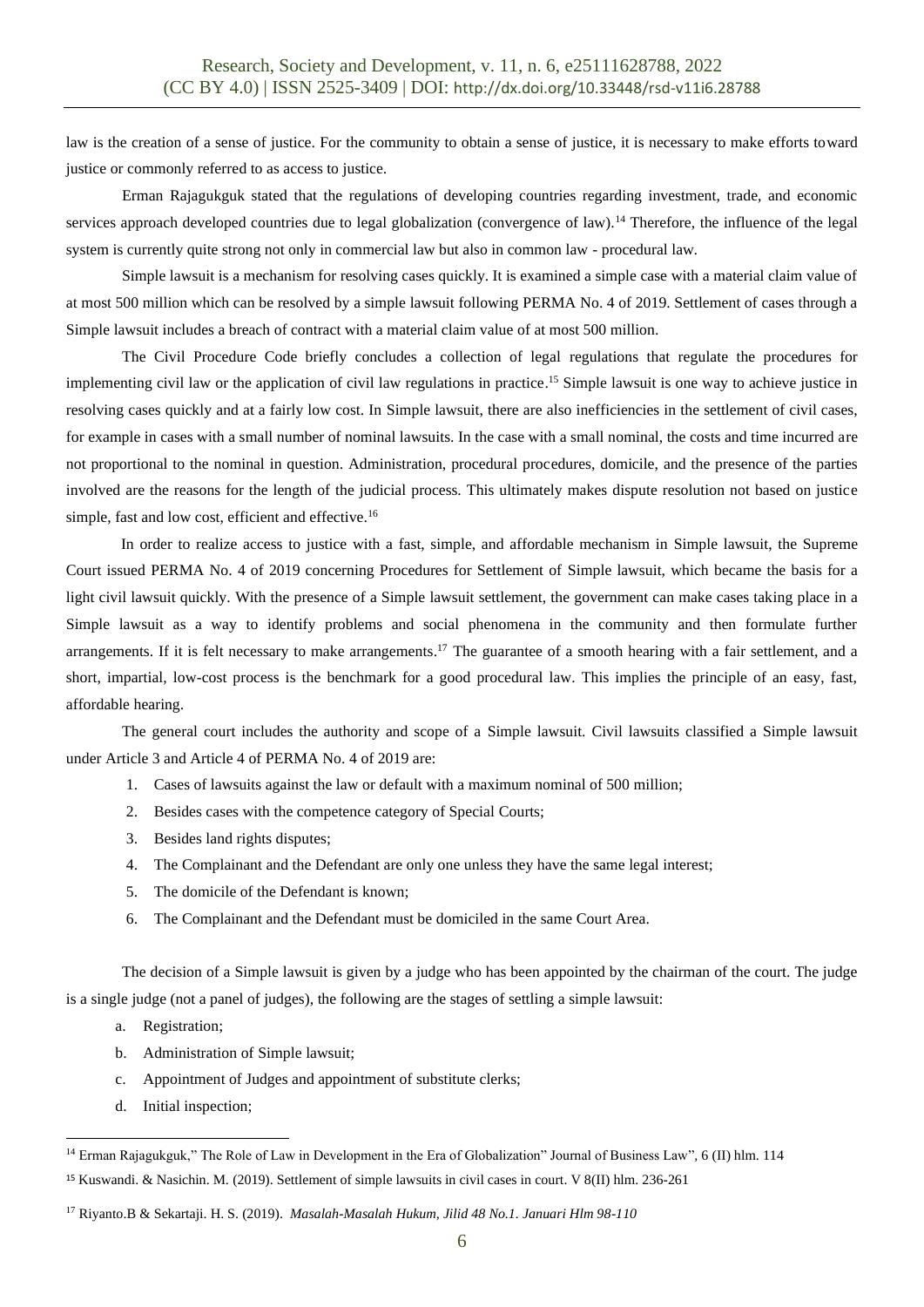- e. Determination of the hearing day and summons of the parties;
- f. Hearing and conciliation examination;
- g. proof; and
- h. Decision.

The process of settling the Simple lawsuit takes no longer than 25 (twenty-five) days from the first hearing. Registration is carried out by the complainant (Bank) at the court clerk by filling in the blank for the lawsuit provided.

The Clerk checks the registration requirements of a Simple lawsuit. It is classified into 2 (two) namely:

Objective Terms:

- 1. Default case or unlawful act with a maximum material claim value of 500 million;
- 2. Apart from cases in special courts
- 3. Not a dispute over land rights.

Subjective Term:

- 1. The complainant and the defendant are not more than 1 (one) each unless they have the same legal interest;
- 2. The domicile of the Defendant (the debtor) must be known;
- 3. The domicile of the Complainant (Bank) and the Defendant (the debtor) must be in the same jurisdiction of the Court;
- 4. The direct presence of the parties is mandatory.

### **3.3 The Legal Effort Against Simple lawsuit Decision in the Case of Non-Performing Loan Bank**

In the case of a small court claim that occurred in the case of bad credit in banking, the legal remedy that can be submitted is to file an objection. The objection is submitted to the Chairperson of the Court by signing the deed of objection before the clerk along with the reasons. The application is submitted no later than 7 (seven) days after the verdict is pronounced or after notification of the decision. An application for objection is submitted to the Chairperson of the Court using the objection form provided at the Registrar's Office. The application for objection that is submitted exceeds the limit when the application is declared inadmissible using the head of court's decision according to the clerk's information letter. In the settlement of cases, the judge is passive. Those who are active in each trial are the litigants to prove their interests. The judge fully relies on the evidence submitted by the parties and makes a decision based on the evidence shown, used, and defended (formal truth) by the parties.<sup>18</sup>

The process of making a rebuttal along with a memo of refutation is given to the respondent within 3 (three) days of the application being received by the Court. The counter-memo rebuttal is given to the court no later than 3 (three) days after the notification of the objection. The Chairperson of the Court determines the Panel of Judges to examine and decide on the objection application no later than 1 (one) day after the application is declared complete. The examination of objections is carried out only based on:

- a. The decision and document of Simple lawsuit,
- b. petition for objection and memorandum of objection; and
- c. counter-memory objection.

<sup>18</sup> Purnawati. E. (2020). application of simple lawsuits in the settlement of default cases in district Selong. JURIDICA . V 2 (I) November. Hlm 28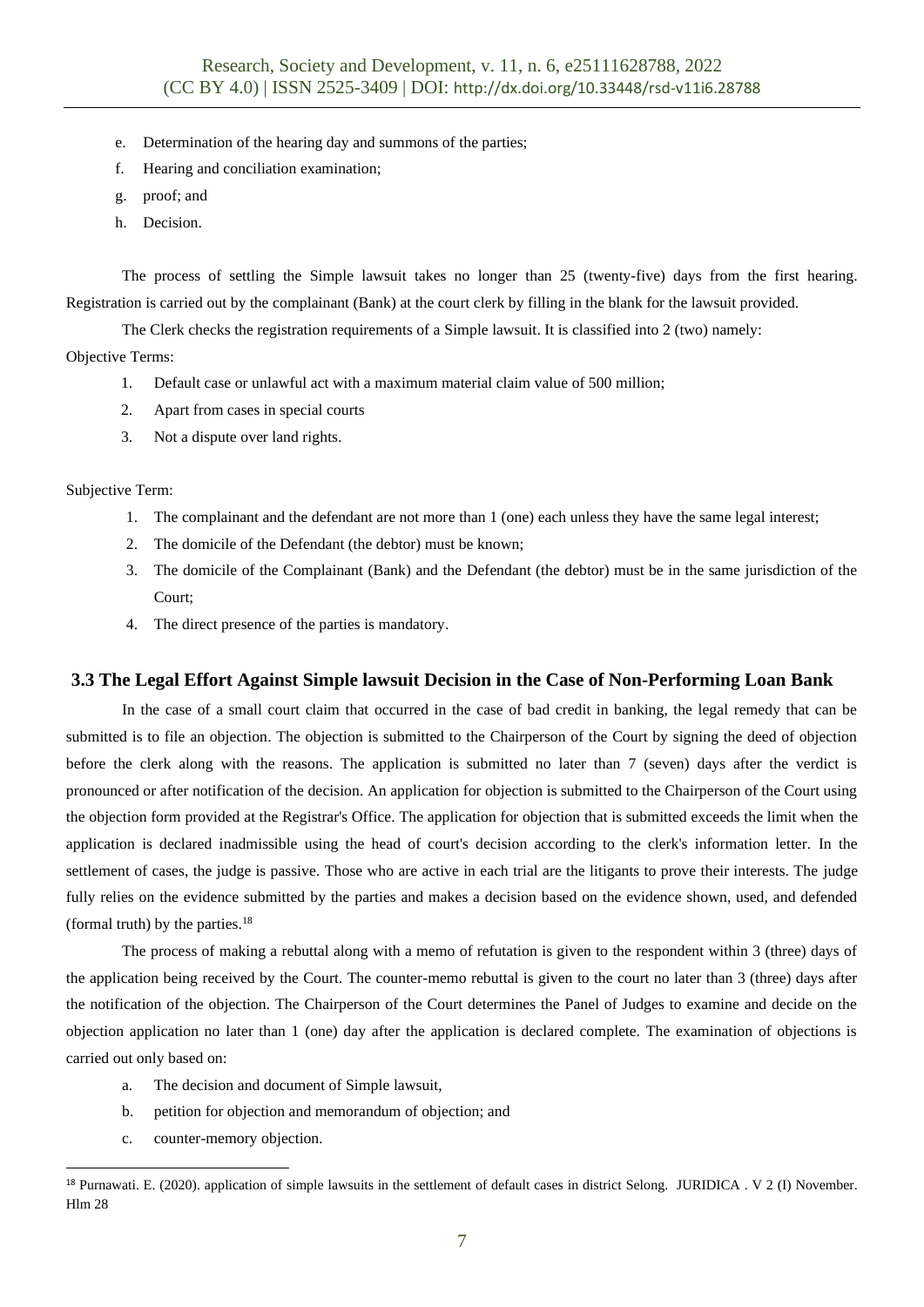There is no additional examination of objections. The decision on the appeal is pronounced no later than 7 (seven) days after the date of the stipulation of the Panel of Judges. The content of the decision on the appeal is the same as the content of the decision on a simple lawsuit consisting of:

- a. the head of the decision with instructions that read "For the sake of Justice Based on Belief in the one and only God ";
- b. identity of the parties;
- c. a brief description of the matter;
- d. legal considerations; and
- e. verdict.

## **4. Conclusion**

The provisions of the 1998 Banking Law Article 1 number 11 concerning the formal meaning of bank credit in Indonesia explain: "Credit is the provision of money or an equivalent claim. Based on a loan agreement between a bank and another party, requires the borrower/creditor to pay off certain debts after a certain period with interest.

In terms of credit agreements, bank employees are required to comply with the special provisions contained in Law Number 7 of 1992 articles 6 and 7, and supplemented by Law Number 10 of 1998 Articles 6 and 7. This is required by the bank. Thus, the parties' banks can ensure that loans extended to customers can be used as needed and can be returned safely.

Anticipation of non-performing loans can be carried out from the start. This can be done through analysis of the initial application, the feasibility of the debtor or customer, binding guarantees, until supervision while the financing is paid off.

For the process of resolving non-performing loans, the first step taken by the bank is through non-litigation or amicable ways.

The main purpose of upgrading the Power of Attorney to impose Mortgage (SKMHT) into the Deed of Mortgage Encumbrance (APHT) in this case is to create mortgage rights that have an executive function as regulated in the Mortgage Law.

The Simple lawsuit is a mechanism for resolving cases quickly. It is examined is a simple case with a material claim value of at most 500 million which can be resolved with a simple lawsuit following PERMA No. 4 of 2019. A simple hearing is one way to realize justice in resolving cases quickly and at a fairly low cost.

### **References**

BARa. (2012). Bankir Association for Risk Management, *Banker Association for Risk Management (BaRa).* hlm. II-2 Elucidation of Article 1 paragraph (11) of the 1998 Law on Banking Erman Rajagukguk," The Role of Law in Development in the Era of Globalization" Journal of Business Law*,* 6 (II) hlm. 114 Harahap. MY. (1997) *Some Overview of Legal Issues Book Two.* of Aditya Bakti. Bandung*.* Hlm 210 Karim. Abdillah. K. Abdillah. AR. (2022. Simple Lawsuit In Process. Julia. 10 (II) hlm 119-130 Kuswandi. & Nasichin. M. (2019). Settlement of simple lawsuits in civil cases in court. V 8(II) hlm. 236-261 Munir. F. (1996) *Contemporary Credit Law, Citra Aditya Bakti*. Bandung. hlm. 66 Marzuki. PM. (2010). *Penelitian Hukum*, Kencana Prenada. Jakarta. Hlm. 35 Poesoko. H. (2008), Parate Executie Mortgage right, Laksbang Pressindo, Yogjakarta, Hlm.4 Purnawati. E. (2020). application of simple lawsuits in the settlement of default cases in district selong. Juridica . V 2 (I) November. Hlm 28